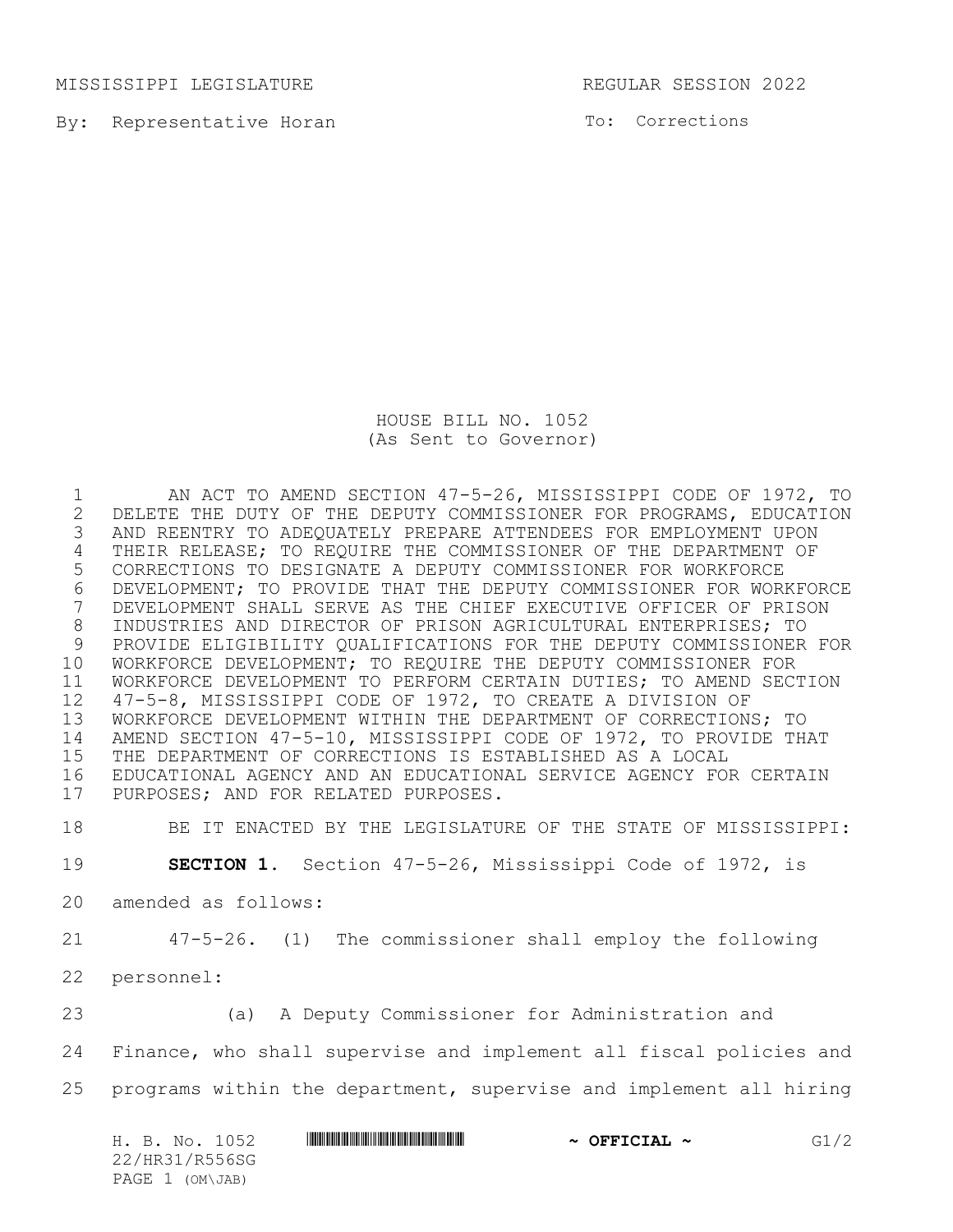and personnel matters within the department, supervise the department's personnel director, supervise and implement all purchasing within the department and supervise and implement all data processing activities within the department, and who shall serve as the Chief Executive Officer of the Division of Administration and Finance. He shall possess either:

 (i) A master's degree from an accredited four-year college or university in public or business administration, accounting, economics or a directly related field, and four (4) years of experience in work related to the above-described duties, one (1) year of which must have included line or functional supervision; or

 (ii) A bachelor's degree from an accredited four-year college or university in public or business administration, accounting, economics or a directly related field, and six (6) years of experience in work related to the above-described duties, one (1) year of which must have included line or functional supervision. Certification by the State of Mississippi as a certified public accountant may be substituted for one (1) year of the required experience.

 (b) A Deputy Commissioner for Community Corrections, who shall initiate and administer programs, including, but not limited to, supervision of probationers, parolees and suspensioners, counseling, community-based treatment, interstate compact administration and enforcement, prevention programs,

22/HR31/R556SG PAGE 2 (OM\JAB)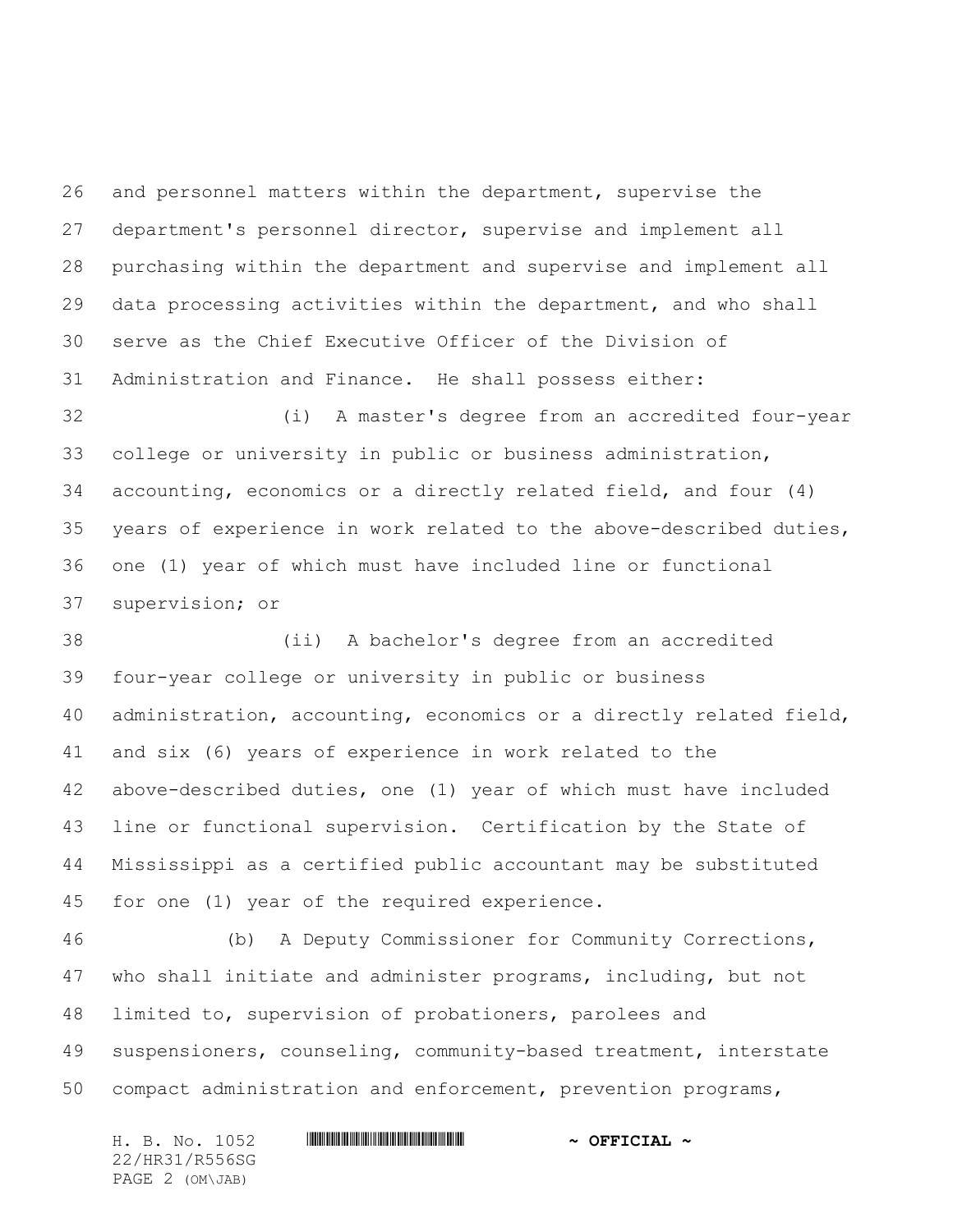halfway houses and group homes, technical violation centers, restitution centers, presentence investigations, and work and educational releases, and shall serve as the Chief Executive Officer of the Division of Community Services. The Deputy Commissioner for Community Corrections is charged with full and complete cooperation with the State Parole Board and shall make monthly reports to the Chairman of the Parole Board in the form and type required by the chairman, in his discretion, for the proper performance of the probation and parole functions. After a plea or verdict of guilty to a felony is entered against a person and before he is sentenced, the Deputy Commissioner for Community Corrections shall procure from any available source and shall file in the presentence records any information regarding any criminal history of the person such as fingerprints, dates of arrests, complaints, civil and criminal charges, investigative reports of arresting and prosecuting agencies, reports of the National Crime Information Center, the nature and character of each offense, noting all particular circumstances thereof and any similar data about the person. The Deputy Commissioner for Community Corrections shall keep an accurate and complete duplicate record of this file and shall furnish the duplicate to the department. This file shall be placed in and shall constitute a part of the inmate's master file. The Deputy Commissioner for Community Corrections shall furnish this file to the State Parole Board when the file is needed in the course of its official duties. He shall

22/HR31/R556SG PAGE 3 (OM\JAB)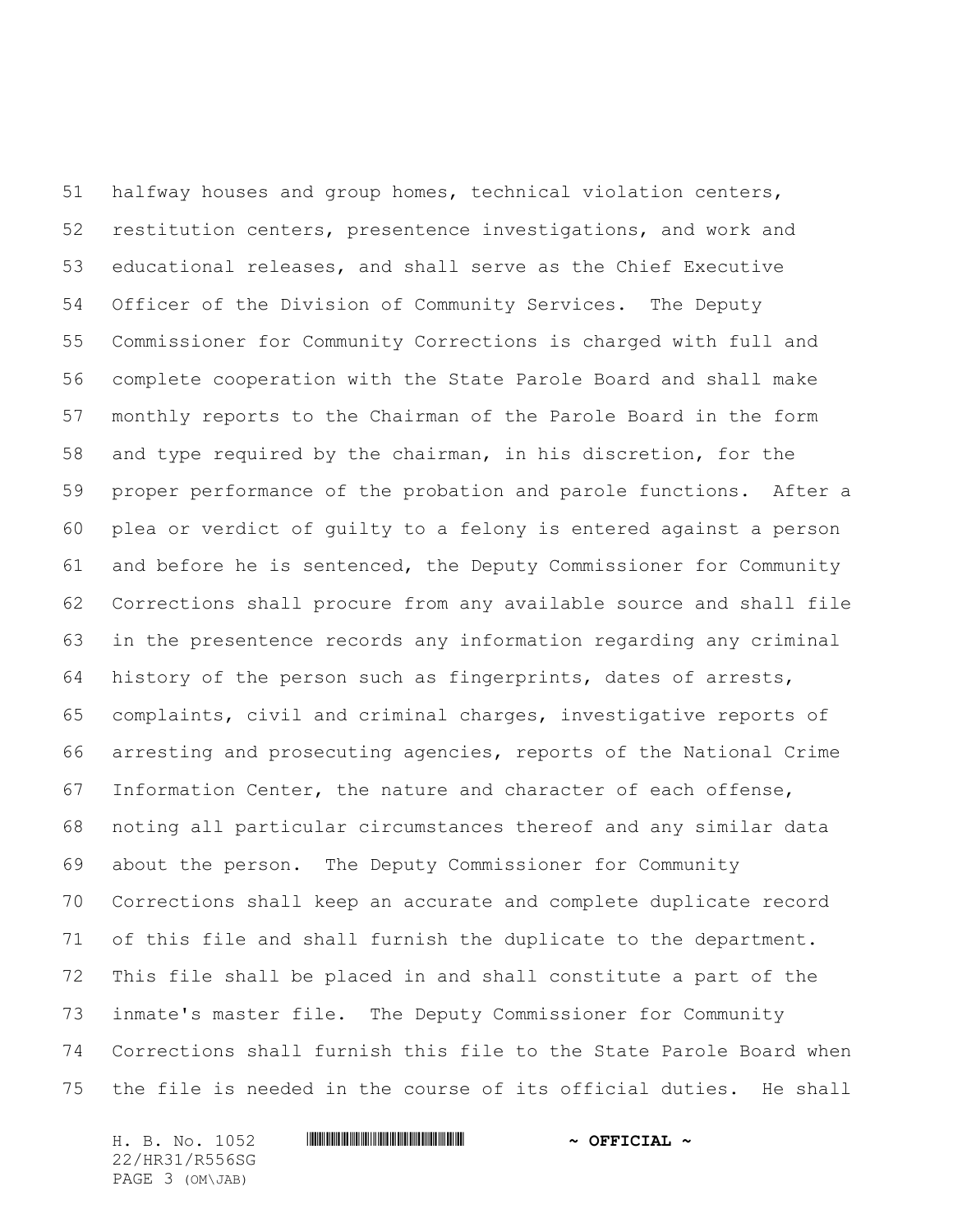possess either: (i) a master's degree in counseling, corrections psychology, guidance, social work, criminal justice or some related field and at least four (4) years' full-time experience in such field, including at least one (1) year of supervisory experience; or (ii) a bachelor's degree in a field described in subparagraph (i) of this paragraph and at least six (6) years' full-time work in corrections, one (1) year of which shall have 83 been at the supervisory level.

 (c) A Deputy Commissioner for Institutions, who shall administer institutions, reception and diagnostic centers, prerelease centers and other facilities and programs provided therein, and shall serve as the Chief Executive Officer of the Division of Institutions. He shall possess either: (i) a master's degree in counseling, criminal justice, psychology, guidance, social work, business or some related field, and at least four (4) years' full-time experience in corrections, including at least one (1) year of correctional management experience; or (ii) a bachelor's degree in a field described in subparagraph (i) of this paragraph and at least six (6) years' full-time work in corrections, four (4) years of which shall have been at the correctional management level.

 (d) A Deputy Commissioner for Programs, Education **\* \* \*** and Reentry, **\* \* \*** who shall initiate and administer programs, including but not limited to, education services, religious services, moral rehabilitation, alcohol and drug rehabilitation,

22/HR31/R556SG PAGE 4 (OM\JAB)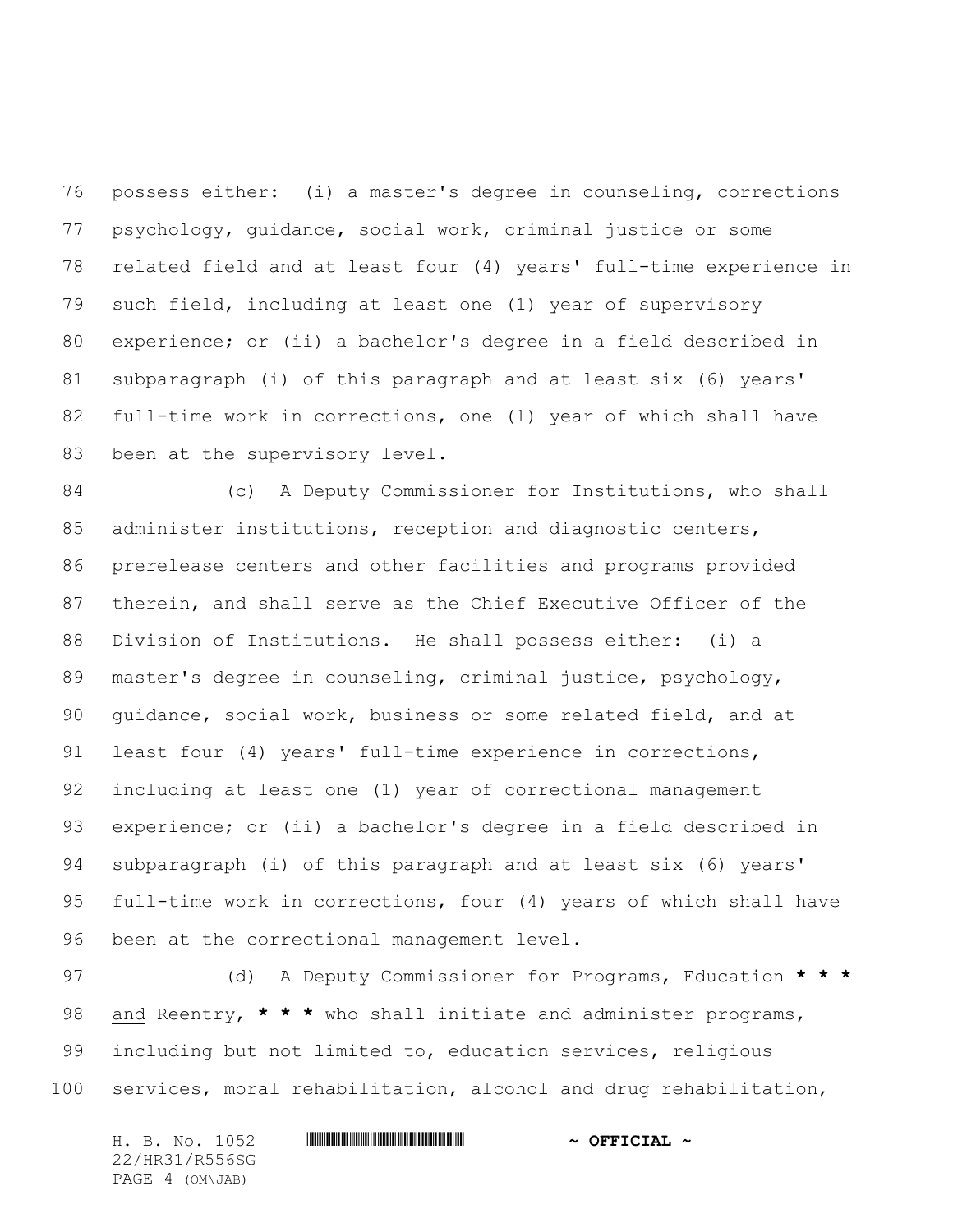and court reentry. The Deputy Commissioner for Programs, Education **\* \* \*** and Reentry **\* \* \*** may coordinate with any educational institution to develop a program for moral rehabilitation with an emphasis on promoting effective programs for release. The Deputy Commissioner for Programs, Education **\* \* \*** and Reentry **\* \* \*** shall focus on reentry programs aimed at reducing recidivism **\* \* \***. The programs shall incorporate a moral component focused on providing offenders with an opportunity to make positive changes while incarcerated that will enable them to be productive members of society upon their release. Such deputy commissioner shall possess either: (i) A master's degree in counseling, corrections,

 psychology, guidance, social work, criminal justice or some related field and at least four (4) years' full-time experience in such field, including at least one (1) year of supervisory experience; or

 (ii) A bachelor's degree in a field described in subparagraph (i) of this paragraph and at least six (6) years full-time work in corrections, one (1) year of which shall have been at the supervisory level.

 (e) A Deputy Commissioner for Workforce Development who shall serve as the Chief Executive Officer of Prison Industries and Director of Prison Agricultural Enterprises. The Deputy Commissioner for Workforce Development shall work in collaboration with the Executive Director of the Office of Workforce Development

H. B. No. 1052 \*HR31/R556SG\* **~ OFFICIAL ~** 22/HR31/R556SG PAGE 5 (OM\JAB)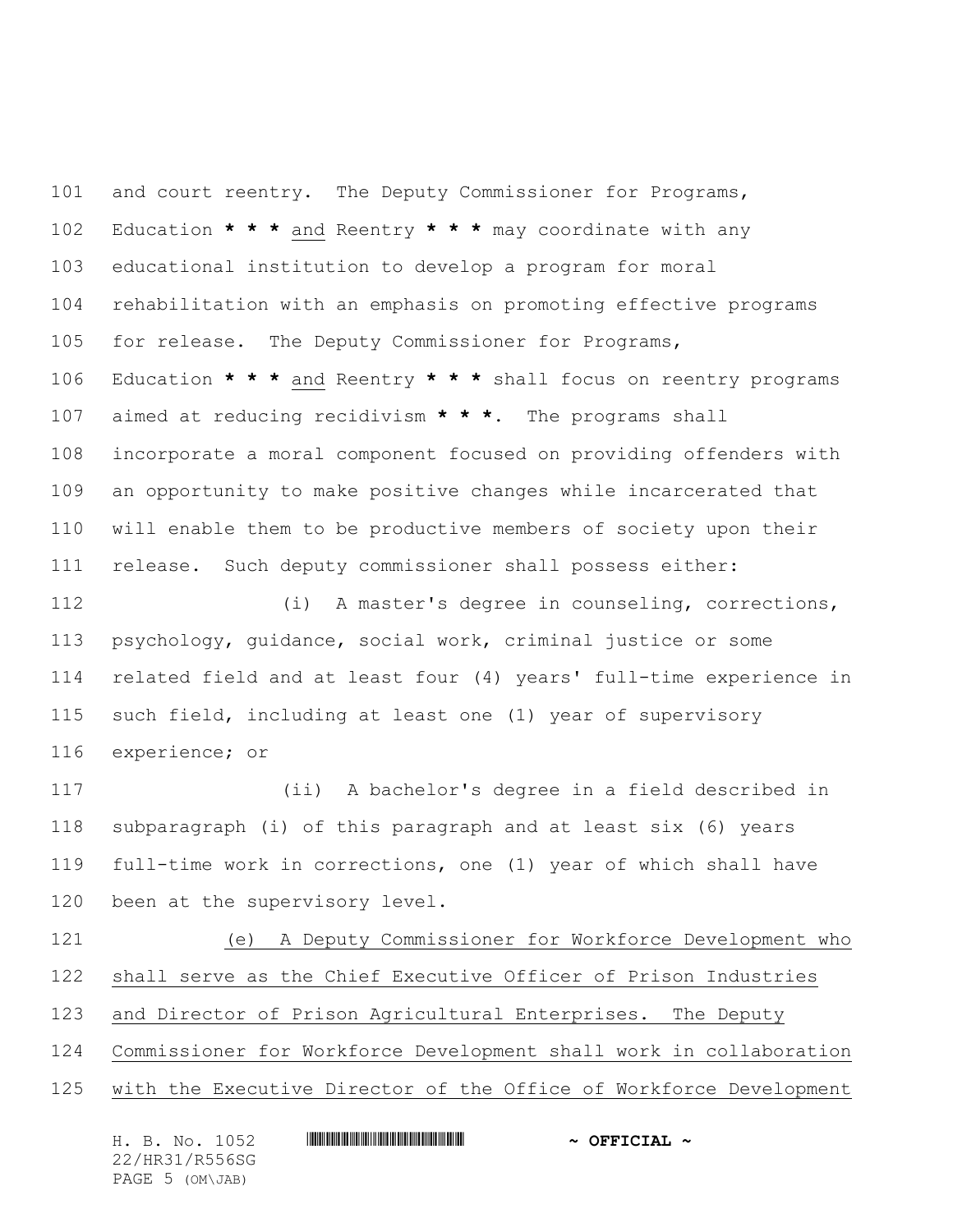to implement workforce development programs within the corrections system which align with the strategic plan for an integrated workforce development system for the state, as described in Section 37-153-7. Such deputy commissioner shall be a person with extensive experience in development of economic, human and physical resources, with an emphasis in the corrections or reentry environments preferred. The Deputy Commissioner for Workforce Development shall have at least a bachelor's degree from a state-accredited institution and no less than eight (8) years of professional experience related to workforce development. The Deputy Commissioner for Workforce Development, with the assistance from the Office of Workforce Development, shall: (i) Inventory and measure the effectiveness of current workforce development programs in the state corrections system, with the goal of eliminating any programs which do not result in desired outcomes, including, but not limited to, an increase in employment in reentering offenders, a better environment within correctional facilities in the state, or a reduction in recidivism; (ii) Partner with educational institutions to provide additional opportunities in workforce development programs for offenders leading to high-wage, high-skill jobs upon reentry; (iii) Provide information, as appropriate, to offenders on workforce development programs available within the corrections system;

| H. B. No. 1052  | $\sim$ OFFICIAL $\sim$ |
|-----------------|------------------------|
| 22/HR31/R556SG  |                        |
| PAGE 6 (OM\JAB) |                        |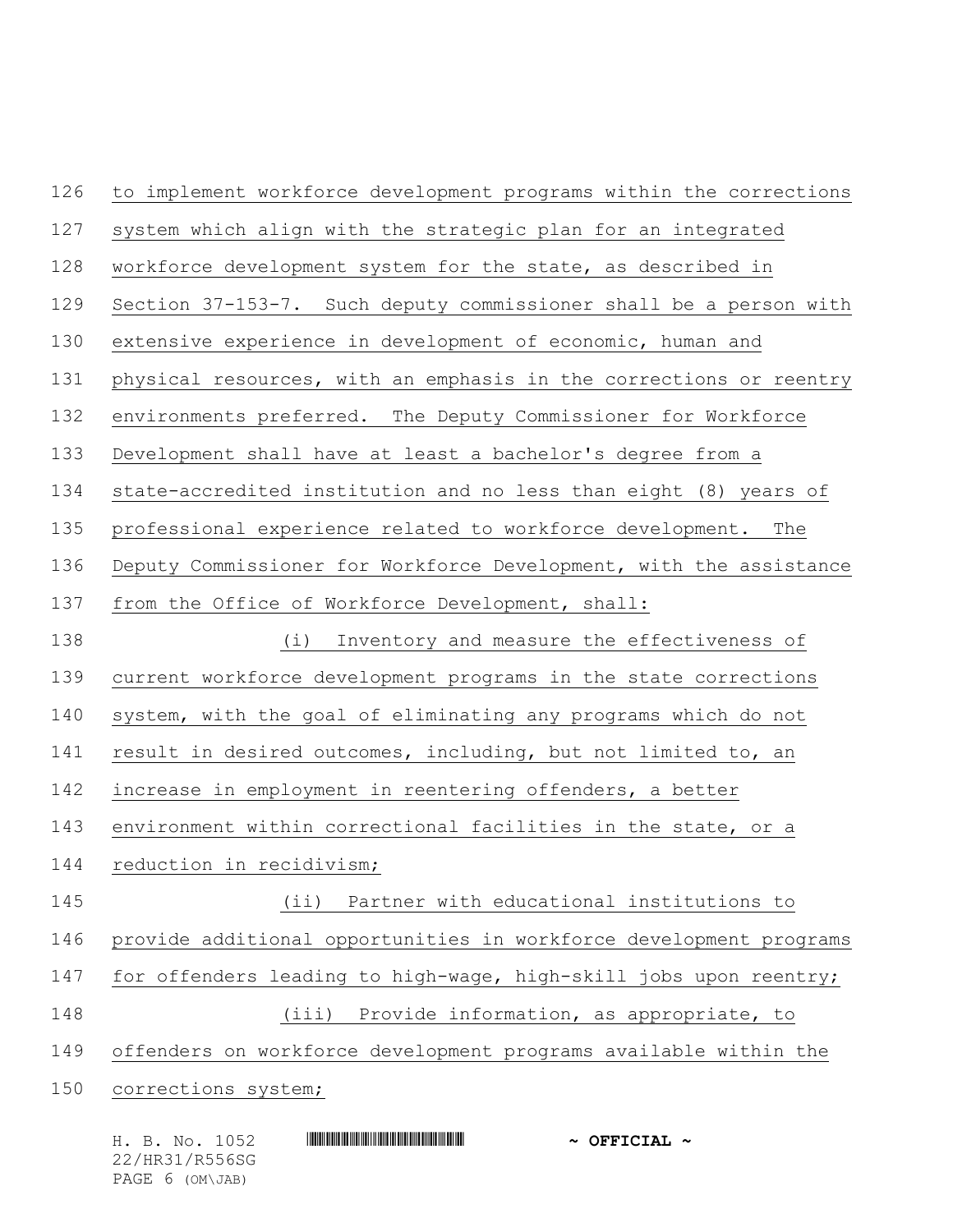(iv) Work with industry to identify barriers which inhibit offender reentry and employment and evaluate the responsiveness of the corrections system and other support 154 entities to the needs of industry; (v) Develop short- and long-term goals for the state related to workforce development and reentry offender 157 employment within the corrections system, and (vi) Perform a comprehensive review of workforce development in the corrections system, including the amount expended on programs supported by state or federal money and their outcomes.

 Out of the deputy commissioners employed under this subsection (1), as set out in paragraphs (a) through ( **\* \* \***e), the commissioner shall designate one (1) of the commissioners as an executive deputy commissioner who shall have the duties prescribed under Section 47-5-8.

 (2) The commissioner shall employ an administrative assistant for parole matters who shall be selected by the State Parole Board who shall be an employee of the department assigned to the State Parole Board and who shall be located at the office 171 of the State Parole Board, and who shall work under the guidance, 172 supervision and direction of the board.

 (3) The administrative assistant for parole matters shall receive an annual salary to be established by the Legislature. The salaries of department employees not established by the

H. B. No. 1052 \*HR31/R556SG\* **~ OFFICIAL ~** 22/HR31/R556SG PAGE 7 (OM\JAB)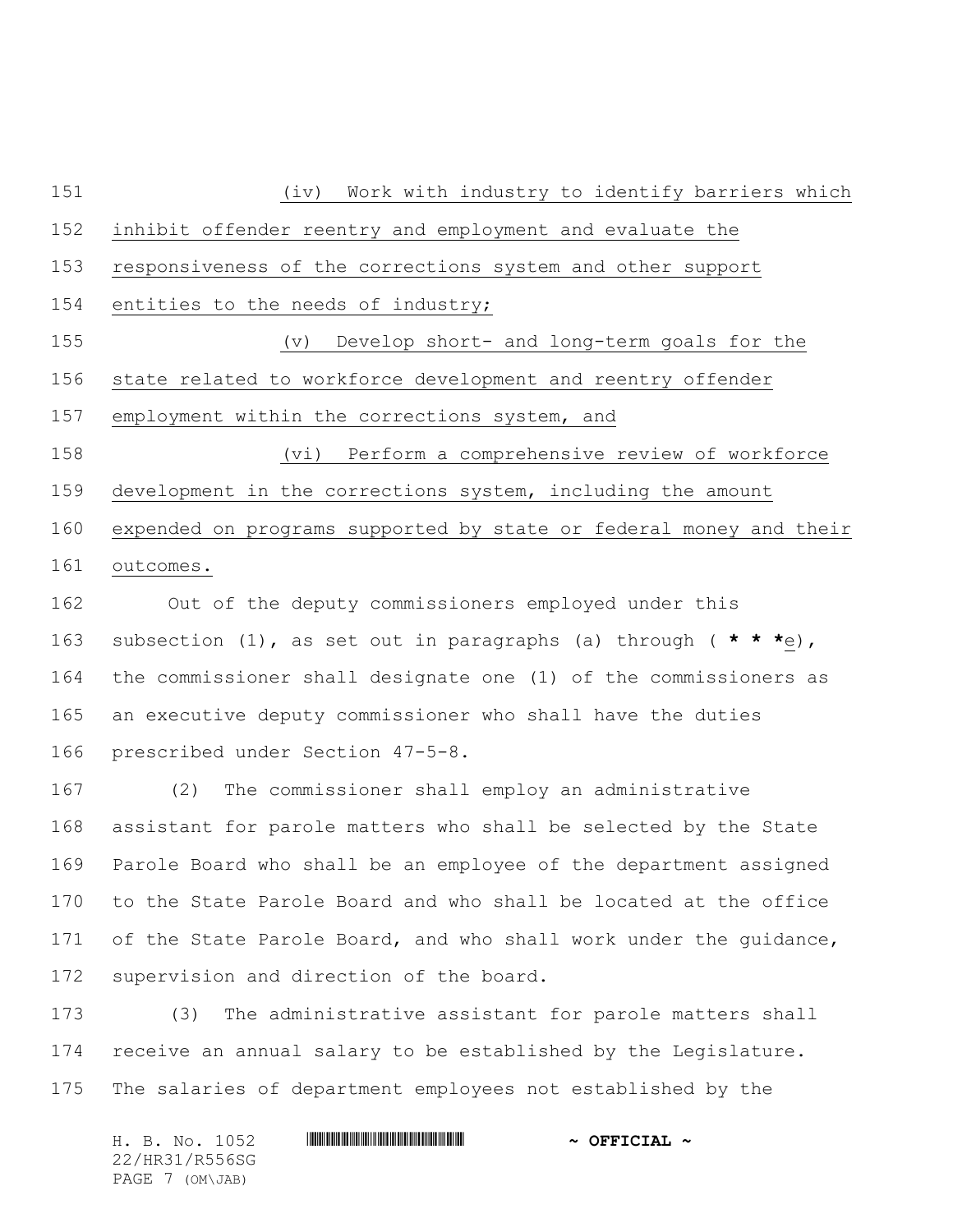Legislature shall receive an annual salary established by the State Personnel Board.

 (4) The commissioner shall employ a superintendent for the Parchman facility, Central Mississippi Correctional Facility and South Mississippi Correctional Institution of the Department of Corrections. The Superintendent of the Mississippi State Penitentiary shall reside on the grounds of the Parchman facility. Each superintendent shall appoint an officer in charge when he is absent.

 Each superintendent shall develop and implement a plan for the prevention and control of an inmate riot and shall file a report with the Chairman of the Senate Corrections Committee and the Chairman of the House Penitentiary Committee on the first day of each regular session of the Legislature regarding the status of the plan.

 In order that the grievances and complaints of inmates, employees and visitors at each facility may be heard in a timely and orderly manner, each superintendent shall appoint or designate an employee at the facility to hear grievances and complaints and to report grievances and complaints to the superintendent. Each superintendent shall institute procedures as are necessary to provide confidentiality to those who file grievances and complaints.

 (5) For a one-year period beginning July 1, 2016, any person authorized for employment under this section shall not be subject

H. B. No. 1052 \*HR31/R556SG\* **~ OFFICIAL ~** 22/HR31/R556SG PAGE 8 (OM\JAB)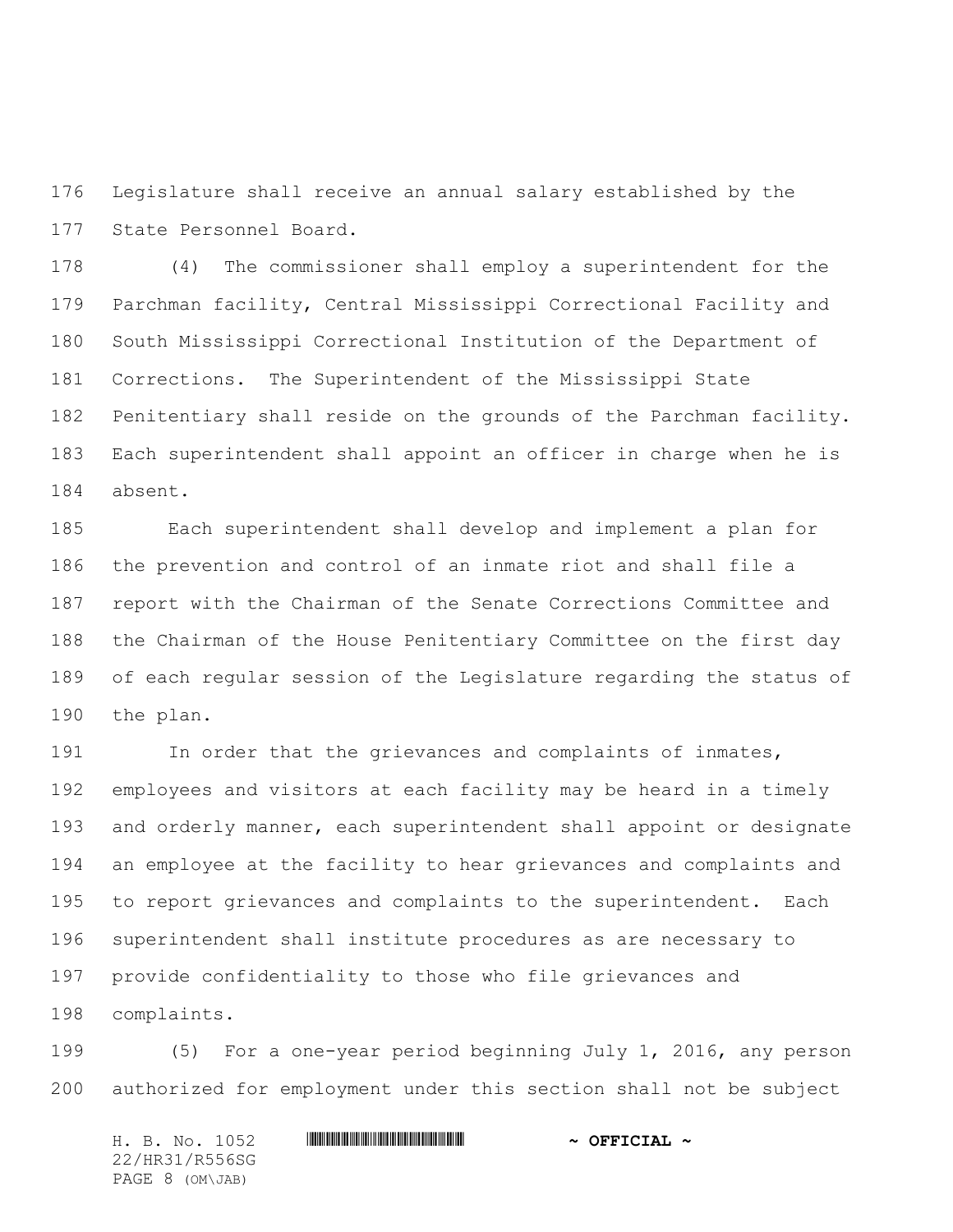to the rules, regulations and procedures of the State Personnel Board, except as otherwise provided under Section 25-9-127(5).

 **SECTION 2.** Section 47-5-8, Mississippi Code of 1972, is amended as follows:

 47-5-8. (1) There is created the Mississippi Department of Corrections, which shall be under the policy direction of the Governor. The chief administrative officer of the department shall be the Commissioner of Corrections.

 (2) (a) There shall be an Executive Deputy Commissioner who shall be directly responsible to the Commissioner of Corrections within the department who shall serve as the Commissioner of Corrections in the absence of the Commissioner and shall assume any and all duties that the Commissioner of Corrections assigns, including, but not limited to, supervising all other deputy commissioners. The salary of the Executive Deputy Commissioner shall not exceed the salary of the Commissioner of Corrections.

 (b) There shall be a Division of Administration and Finance within the department, which shall have as its chief administrative officer a Deputy Commissioner for Administration and Finance who shall be appointed by the commissioner, and shall be directly responsible to the commissioner.

 (c) There shall be a Division of Community Corrections within the department, which shall have as its chief administrative officer a Deputy Commissioner for Community Corrections, who shall be appointed by the commissioner, and shall

H. B. No. 1052 \*HR31/R556SG\* **~ OFFICIAL ~** 22/HR31/R556SG PAGE 9 (OM\JAB)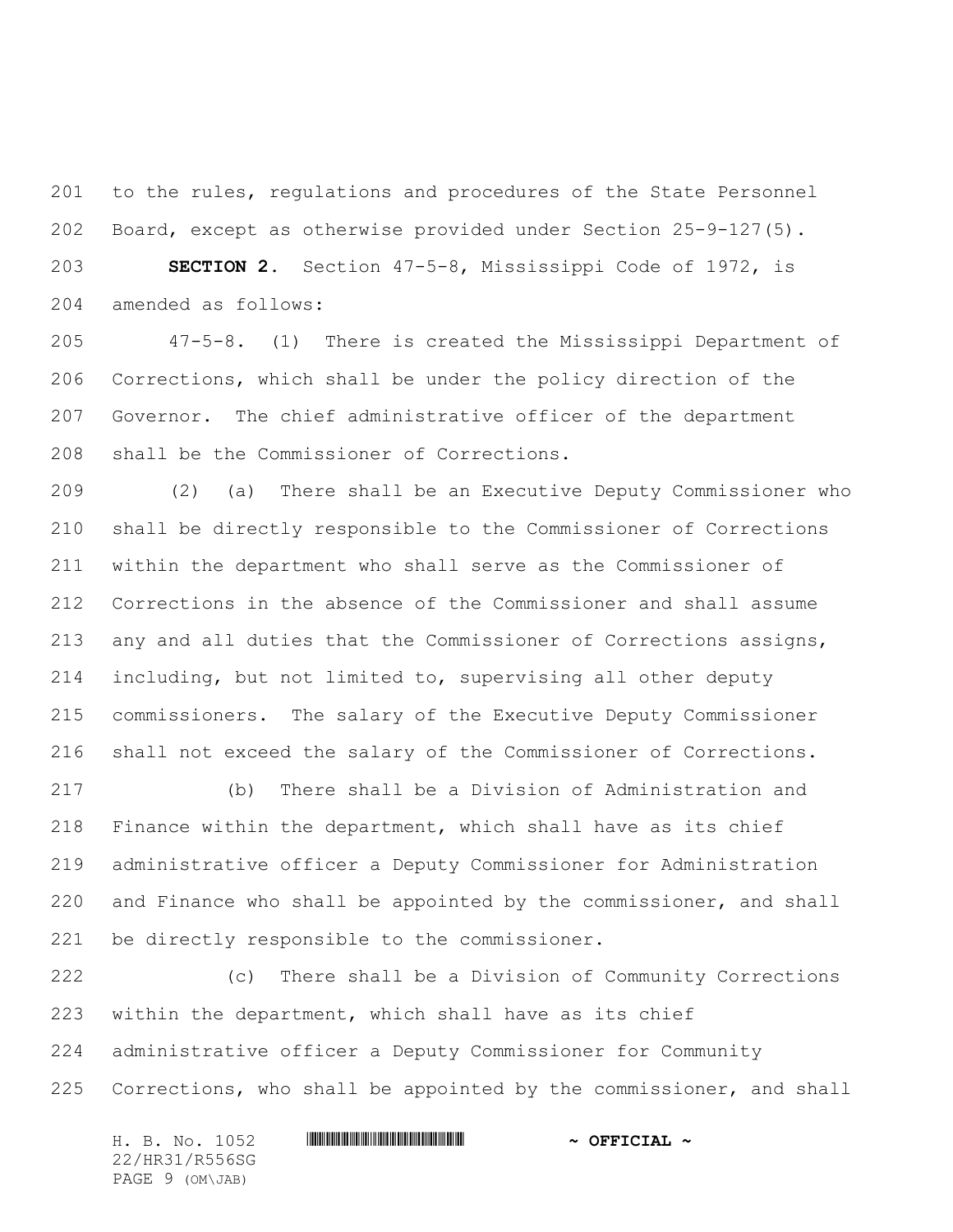be directly responsible to the commissioner. The Probation and Parole Board shall continue to exercise the authority as provided by law, but after July 1, 1976, the Division of Community Corrections shall serve as the administrative agency for the Probation and Parole Board.

 (d) There shall be a Division of Workforce Development within the department, which shall have as its chief administrative officer a Deputy Commissioner for Workforce Development, who shall be appointed by the commissioner, and shall be directly responsible to the commissioner.

 (3) The department shall succeed to the exclusive control of all records, books, papers, equipment and supplies, and all lands, buildings and other real and personal property now or hereafter belonging to or assigned to the use and benefit or under the control of the Mississippi State Penitentiary and the Mississippi Probation and Parole Board, except the records of parole process 242 and revocation and legal matters related thereto, and shall have the exercise and control of the use, distribution and disbursement of all funds, appropriations and taxes now or hereafter in possession, levied, collected or received or appropriated for the use, benefit, support and maintenance of these two (2) agencies except as otherwise provided by law, and the department shall have general supervision of all the affairs of the two (2) agencies herein named except as otherwise provided by law, and the care and conduct of all buildings and grounds, business methods and

22/HR31/R556SG PAGE 10 (OM\JAB)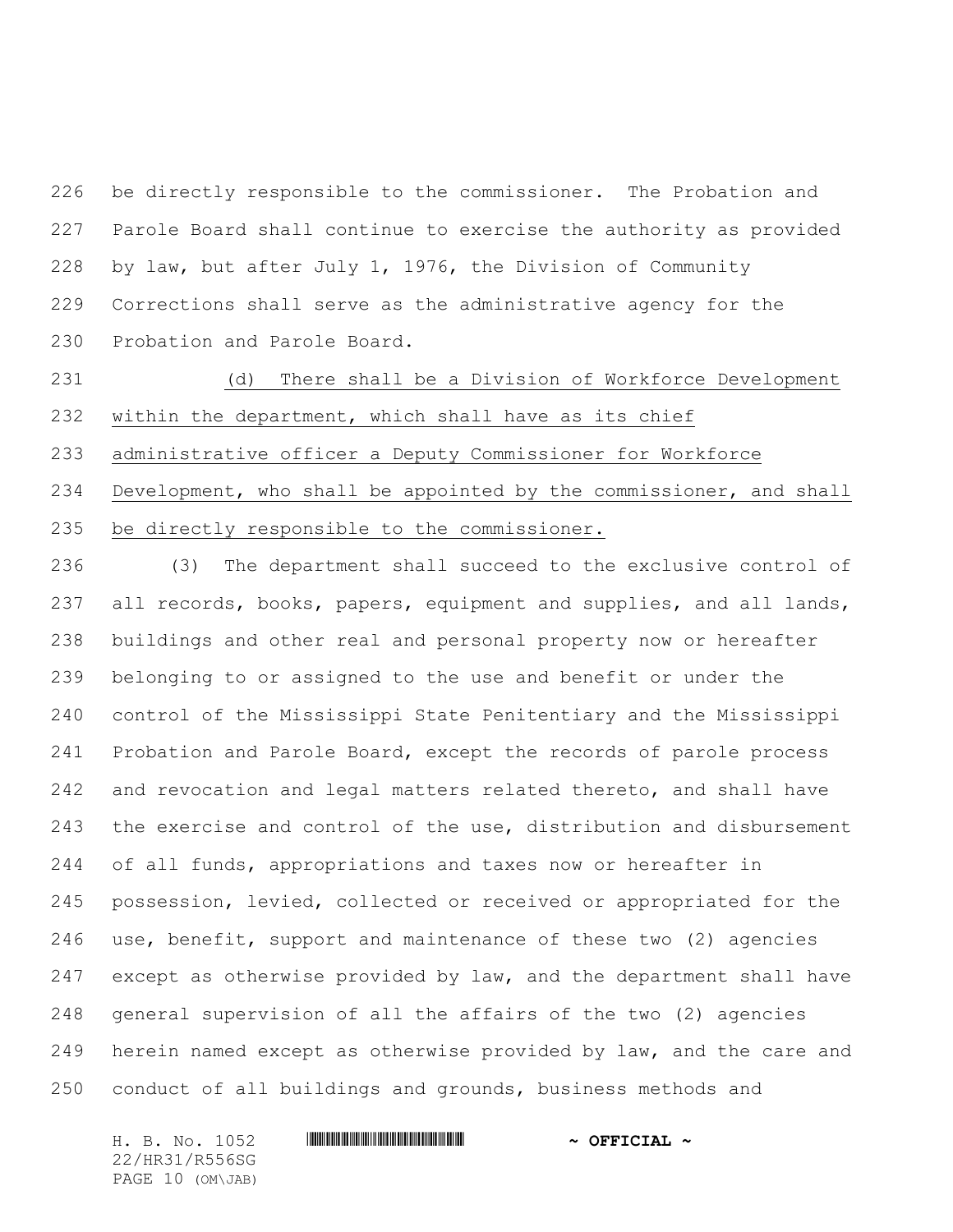arrangements of accounts and records, the organization of the administrative plans of each institution, and all other matters incident to the proper functioning of the two (2) agencies.

 (4) The commissioner may lease the lands for oil, gas, mineral exploration and other purposes, and contract with other state agencies for the proper management of lands under such 257 leases or for the provision of other services, and the proceeds thereof shall be paid into the General Fund of the state.

 **SECTION 3.** Section 47-5-10, Mississippi Code of 1972, is amended as follows:

 47-5-10. (1) The department shall have the following powers and duties:

 (a) To accept adult offenders committed to it by the 264 courts of this state for incarceration, care, custody, treatment and rehabilitation;

 (b) To provide for the care, custody, study, training, supervision and treatment of adult offenders committed to the department;

 (c) To maintain, administer and exercise executive and administrative supervision over all state correctional

 institutions and facilities used for the custody, training, care, treatment and after-care supervision of adult offenders committed to the department; provided, however, that such supervision shall not extend to any institution or facility for which executive and

H. B. No. 1052 \*HR31/R556SG\* **~ OFFICIAL ~**

22/HR31/R556SG PAGE 11 (OM\JAB)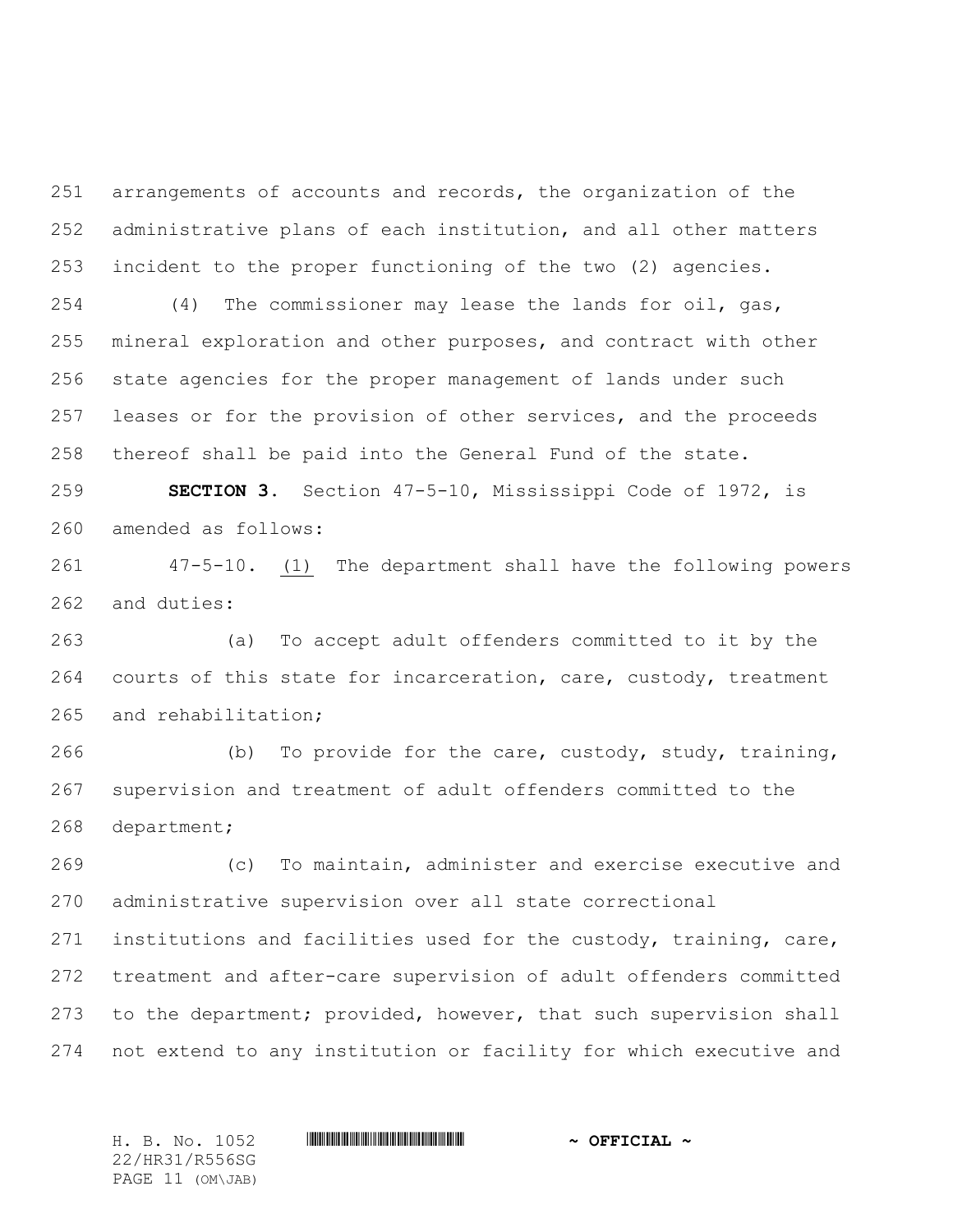administrative supervision has been provided by law through another agency;

 (d) To plan, develop and coordinate a statewide, comprehensive correctional program designed to train and rehabilitate offenders in order to prevent, control and retard recidivism;

 (e) To maintain records of persons committed to it, and to establish programs of research, statistics and planning:

 (i) An offender's records shall include a single cover sheet that contains the following information about the offender: name, including any aliases; department inmate number; social security number; photograph; court of conviction; cause number; date of conviction; date of sentence; total number of days in the department's custody or number of days creditable toward 289 time served on each charge; date of actual custody; and date of any revocation of a suspended sentence;

 (ii) The department shall maintain an offender's cover sheet in the course of its regularly conducted business activities and shall include an offender's cover sheet in each request from a court, prosecutor or law enforcement agency for a summary of an offender's records with the department, also known as a "pen-pack." The cover sheet shall conform to Rules 803(6) and 803(8) of the Mississippi Rules of Evidence for admission as an exception to the hearsay rule and may be admissible when properly authenticated according to evidentiary rules and when

H. B. No. 1052 \*HR31/R556SG\* **~ OFFICIAL ~** 22/HR31/R556SG PAGE 12 (OM\JAB)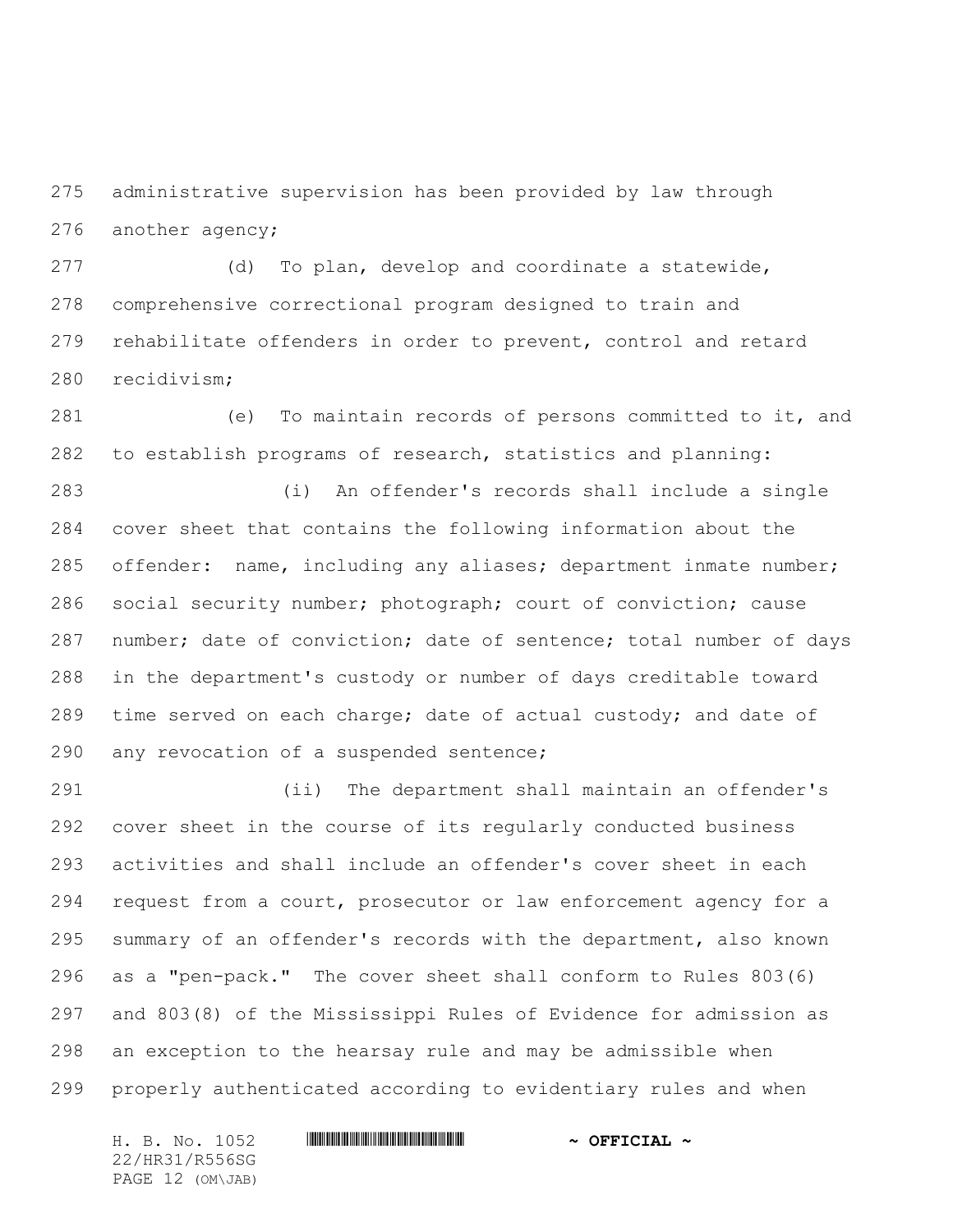offered for the purpose of enhanced sentencing under Section 41-29-147, 99-19-81 or 99-19-83 or other similar purposes; and

 (iii) This subsection is not intended to conflict with an offender's right of confrontation in criminal proceedings under the state or federal constitution;

 (f) To investigate the grievances of any person committed to the department, and to inquire into any alleged misconduct by employees; and for this purpose it may issue subpoenas and compel the attendance of witnesses and the production of writings and papers, and may examine under oath any witnesses who may appear before it;

 (g) To administer programs of training and development 312 of personnel of the department;

 (h) To develop and implement diversified programs and facilities to promote, enhance, provide and assure the opportunities for the successful custody, training and treatment of adult offenders properly committed to the department or confined in any facility under its control. Such programs and facilities may include, but not be limited to, institutions, group homes, halfway houses, diagnostic centers, work and educational release centers, technical violation centers, restitution centers, counseling and supervision of probation, parole, suspension and compact cases, presentence investigating and other state and local community-based programs and facilities;

22/HR31/R556SG PAGE 13 (OM\JAB)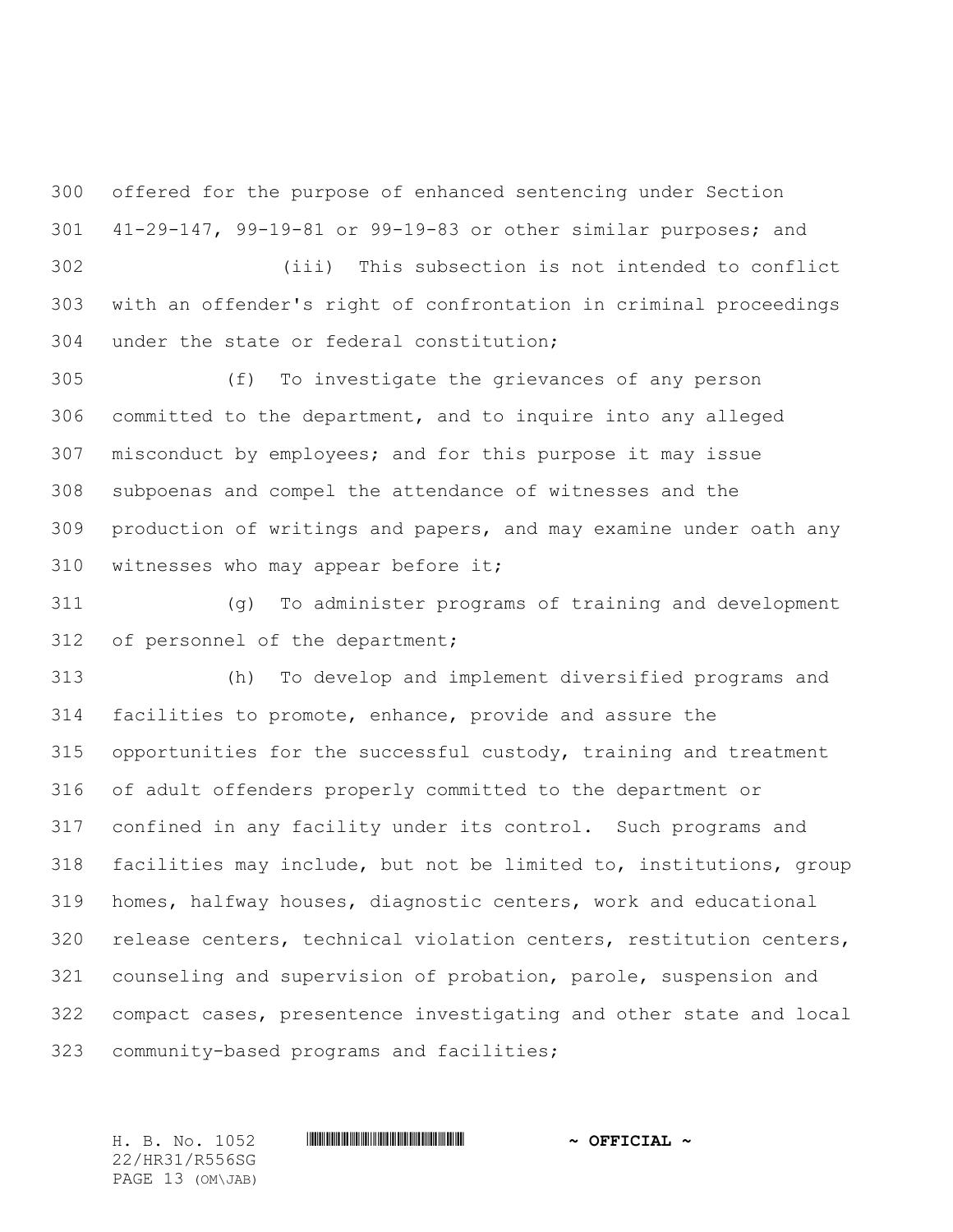(i) To receive, hold and use, as a corporate body, any real, personal and mixed property donated to the department, and any other corporate authority as shall be necessary for the operation of any facility at present or hereafter;

 (j) To provide those personnel, facilities, programs and services the department shall find necessary in the operation 330 of a modern correctional system for the custody, care, study and treatment of adult offenders placed under its jurisdiction by the courts and other agencies in accordance with law;

 (k) To develop the capacity and administrative network necessary to deliver advisory consultation and technical assistance to units of local government for the purpose of assisting them in developing model local correctional programs for adult offenders;

 (l) To cooperate with other departments and agencies and with local communities for the development of standards and programs for better correctional services in this state;

 (m) To administer all monies and properties of the department;

 (n) To report annually to the Legislature and the Governor on the committed persons, institutions and programs of the department;

 (o) To cooperate with the courts and with public and private agencies and officials to assist in attaining the purposes of this chapter and Chapter 7 of this title. The department may

H. B. No. 1052 **HRING CONSTRUCTED A** OFFICIAL ~ 22/HR31/R556SG PAGE 14 (OM\JAB)